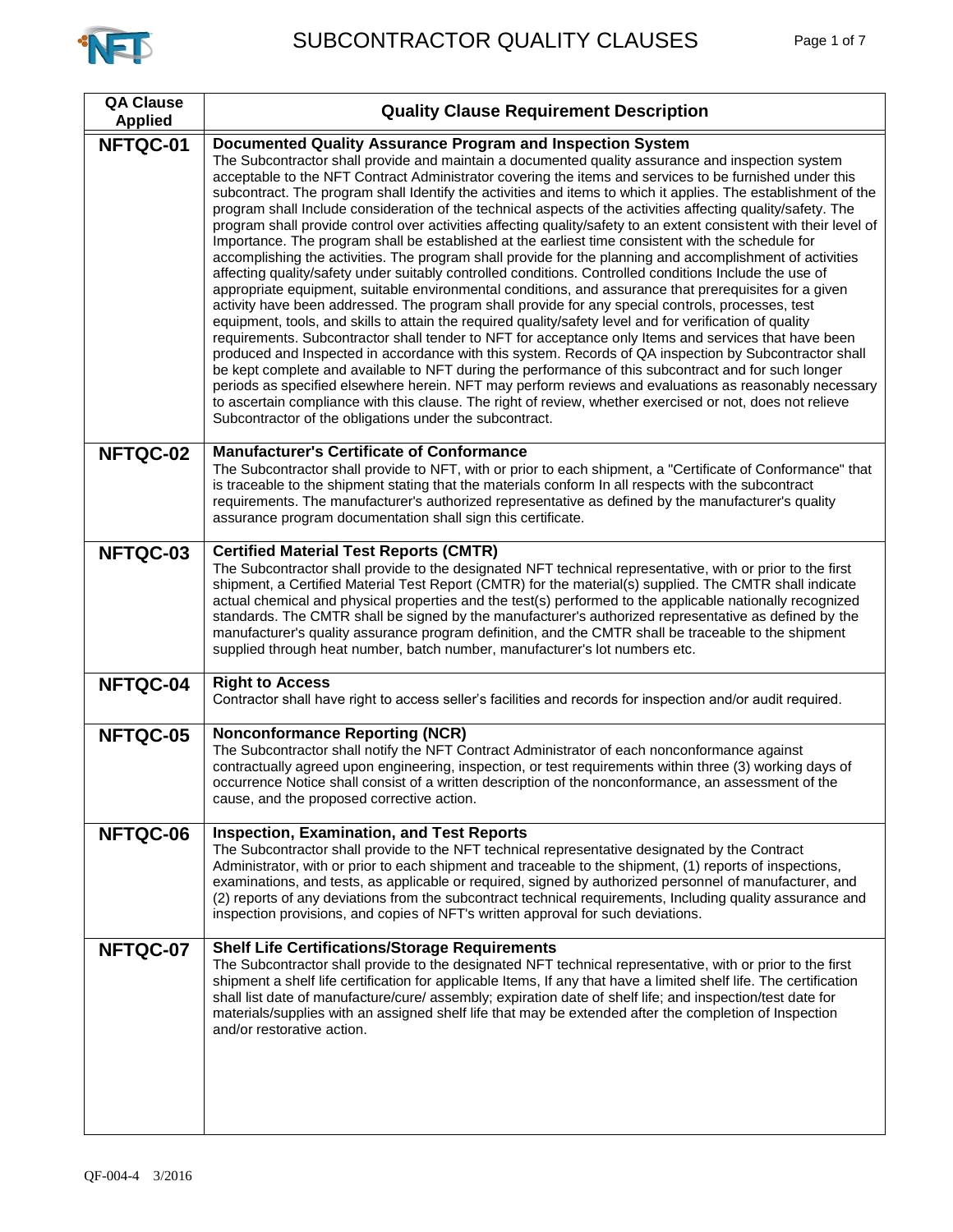

|          | <b>Suspect/Counterfeit Items</b>                                                                                                                                                                                                                                                                                                                                                                                                                                                                                                                                                                                                                                                                                                                                                                                                                                                                                                                                                                                                                                                                                                                                                                          |
|----------|-----------------------------------------------------------------------------------------------------------------------------------------------------------------------------------------------------------------------------------------------------------------------------------------------------------------------------------------------------------------------------------------------------------------------------------------------------------------------------------------------------------------------------------------------------------------------------------------------------------------------------------------------------------------------------------------------------------------------------------------------------------------------------------------------------------------------------------------------------------------------------------------------------------------------------------------------------------------------------------------------------------------------------------------------------------------------------------------------------------------------------------------------------------------------------------------------------------|
| NFTQC-08 | The Subcontractor shall establish and maintain effective controls to prevent the introduction of suspect<br>1.<br>or counterfeit items (S/CI) to NFT. A suspect Item is one In which there Is an Indication by visual<br>inspection, testing, or other Information that it may not conform to established Government or Industry-<br>accepted specifications or national consensus standards A counterfeit Item Is a suspect Item that Is a<br>copy or substitute, without legal right or authority to do so, or one whose material, performance, or<br>characteristics are knowingly misrepresented by the vendor, supplier, distributor, or manufacturer.<br>Types of material, parts, and components known to have been misrepresented Include (but are<br>a.<br>not limited to) fasteners, such as bolts, nuts, and washers; cranes and hoists, as well as other<br>hoisting, rigging, or lifting equipment; valves; pipe and fittings; flanges; electrical equipment and<br>devices; plates, bars, shapes, channel members, and other structural Items; and welding rods and<br>electrodes.<br>An Item that does not conform to established requirements is not normally considered an S/CI if<br>b. |
|          | the nonconformity results from one or more of the following conditions:<br>Defects resulting from inadequate design or production quality control;<br>i.<br>ii.<br>Damage during shipping, handling, or storage;<br>iii.<br>Improper installation;<br>Deterioration during service;<br>iv.<br>Degradation during removal;<br>v.<br>Failure resulting from aging or misapplication; or<br>vi.<br>Other similar causes, which do not involve any misrepresentation about nature, quality,<br>vii.<br>form, or function.                                                                                                                                                                                                                                                                                                                                                                                                                                                                                                                                                                                                                                                                                     |
|          | Notwithstanding any other provisions of this subcontract, the Subcontractor warrants that all items<br>2.<br>(including their subassemblies, components, and parts) tendered to NFT shall be genuine (i.e., not<br>counterfeit), new and unused, and conform to the requirements of the subcontract, unless otherwise<br>approved in writing by the Contract Administrator prior to delivery. Subcontractor further warrants that<br>all components, parts, materials, and supplies incorporated into NFT equipment by the Subcontractor<br>during performance of work at NFT shall be genuine, new and unused, and original-equipment-<br>manufacturer items, unless otherwise approved by the Contract Administrator in writing as suitable for<br>the intended purpose prior to use. The Subcontractor's warranty also extends to labels and/or<br>trademarks or logos affixed, or designed to be affixed; to items supplied or delivered to NFT; and to<br>certifications, affirmations, information, or documentation related to the authenticity and quality of items<br>supplied or delivered to NFT under this subcontract                                                                        |
|          | Other than claims covered by an applicable "Nuclear Hazards Indemnity Agreement" clause, the<br>3.<br>Subcontractor shall indemnify NFT, its agents, and third parties for any financial loss, injury, or<br>property damage resulting directly or indirectly from S/CI; items that have been provided under false<br>pretenses; and items that the subcontractor knows, or should know to be defective, materially altered,<br>damaged, deteriorated, degraded, and have nonetheless been tendered as genuine, original, new and<br>unused, or suitable for the intended purpose or use                                                                                                                                                                                                                                                                                                                                                                                                                                                                                                                                                                                                                  |
|          | Because falsification of information or documentation may constitute criminal conduct, NFT may<br>4.<br>temporarily segregate items, and related paperwork, that are suspected to be S/CI, pending a<br>determination by National Nuclear Security Administration or Department of Energy officials<br>(NNSA/DOE) as to whether the segregated items should be impounded as evidence.<br>In the event NNSA/DOE directs NFT to impound the segregated items, no liability shall be<br>a.<br>asserted or enforceable against NFT, NNSA, or DOE because of the impoundment, all such<br>liability being expressly waived by the Subcontractor or any person claiming any right or interest<br>under this subcontract in the impounded items<br>NFT shall incur no liability for failure to return impounded items to the Subcontractor and does not<br>b.<br>assume any liability for loss or damage to the items impounded or temporarily segregated<br>pursuant to this clause regardless of the circumstances under which said loss or damage may<br>have occurred and whether the impounded or temporarily segregated items are in NFT'<br>possession or under its control.                              |
|          | Nothing in this clause shall limit NFT's right to reject S/CI, and related paperwork, as nonconforming,<br>5.<br>to deny payment for such items, to return such items to the Subcontractor once NNSA/DOE has<br>released the items, or to assert other remedies provided under this subcontract or by law<br>Unless otherwise authorized by the Contract Administrator in writing, the Subcontractor shall cause<br>6.<br>this clause, including this paragraph, to be inserted in all lower-tier subcontracts entered into under this<br>subcontract.                                                                                                                                                                                                                                                                                                                                                                                                                                                                                                                                                                                                                                                    |
|          |                                                                                                                                                                                                                                                                                                                                                                                                                                                                                                                                                                                                                                                                                                                                                                                                                                                                                                                                                                                                                                                                                                                                                                                                           |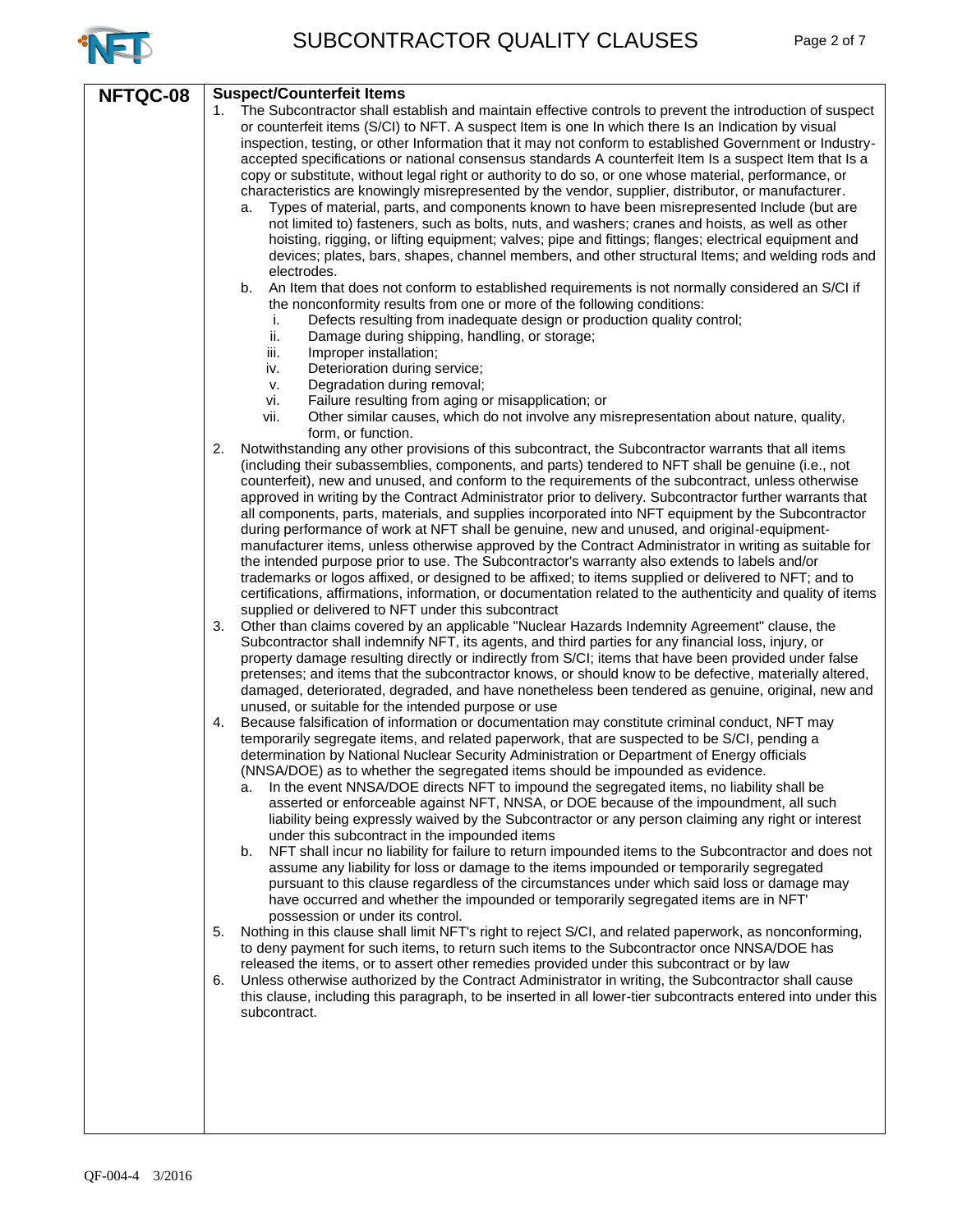

| NFTQC-09 | <b>Calibration Services</b><br>When using testing or calibration laboratories that have been accredited by a national or internationally<br>recognized laboratory based on recognition through International Laboratory Accreditation Cooperation<br>(ILAC) or Mutual Recognition Arrangement (MRA). The following is required:<br>The accreditation is to ANSI/ISO/IEC 17025.<br>1.<br>2.<br>The recognition is through the International Laboratory Accreditation Cooperation (ILAC) Mutual<br>Recognition Arrangement (MRA).<br>The scope of accreditation includes the needed testing parameters, ranges, and uncertainties.<br>3.<br>Traceable standards certificates must be available upon request.<br>4.<br>5.<br>Calibration reports shall include the following:<br>• Show as received condition of the tool/item prior to adjustment.<br>Identification of the laboratory equipment/standards used.<br>٠<br>Traceability of the calibration to national or internationally recognized laboratory.<br>Environmental conditions during the calibration actions. |
|----------|--------------------------------------------------------------------------------------------------------------------------------------------------------------------------------------------------------------------------------------------------------------------------------------------------------------------------------------------------------------------------------------------------------------------------------------------------------------------------------------------------------------------------------------------------------------------------------------------------------------------------------------------------------------------------------------------------------------------------------------------------------------------------------------------------------------------------------------------------------------------------------------------------------------------------------------------------------------------------------------------------------------------------------------------------------------------------|
| NFTQC-10 | <b>Calibration Services (OEM)</b><br>When using the original equipment manufacturer for testing or calibration services, the calibration program<br>must meet the requirements of a nationally recognized governing standard such as: ISO/IEC 17025,<br>ANSI/NCSL Z540-1, ISO 10012 or have been accredited by a national or internationally recognized<br>laboratory.<br>Traceable standards certificates must be available upon request.<br>Calibration reports shall include the following:<br>Show as received condition of the tool/item prior to adjustment.<br>$\bullet$<br>Identification of the laboratory equipment/standards used.<br>$\bullet$<br>Traceability of the calibration to national or internationally recognized laboratory.<br>$\bullet$<br>Environmental conditions during the calibration actions.<br>$\bullet$<br>Name of OEM must appear on calibration report.<br>$\bullet$                                                                                                                                                                 |
| NFTQC-11 | <b>Calibration Services (Other)</b><br>When using calibration services that are not an OEM or accredited, the calibration service must have a<br>quality program that has been accepted by NFT and meets the guidelines of a nationally recognized<br>governing standard such as: ISO/IEC 17025, ANSI/NCSL Z540-1, ISO 10012.<br>Traceable standards certificates must be available upon request.<br>Calibration reports shall include the following:<br>Show as received condition of the tool/item prior to adjustment.<br>$\bullet$<br>Identification of the laboratory equipment/standards used.<br>$\bullet$<br>Traceability of the calibration to national or internationally recognized laboratory.<br>$\bullet$<br>Environmental conditions during the calibration actions.<br>$\bullet$                                                                                                                                                                                                                                                                         |
| NFTQC-12 | <b>Testing Services</b><br>When using testing laboratories that have been accredited by a national or internationally recognized<br>laboratory, the following are required:<br>The accreditation is to ANSI/ISO/IEC 17025.<br>1.<br>2.<br>Recognition is through the International Laboratory Accreditation Cooperation (ILAC) Mutual<br>Recognition Arrangement (MRA).<br>3.<br>The scope of accreditation includes the needed testing methods.<br>Traceable standards certificates must be available upon request.<br>4.<br>5.<br>Test reports shall include the following:<br>Identification of the laboratory equipment/standards used.<br>Identification of test method used.<br>Supplier must maintain traceability to a recognized national or international laboratory.<br>6.                                                                                                                                                                                                                                                                                    |
| NFTQC-13 | <b>Product Data</b><br>Reproducible copies of applicable specifications, drawings, and/or descriptive catalog sheets shall be<br>submitted as required by the Purchase Order. Product data shall include descriptive material, such as<br>catalog data, diagrams, color charts, and other data published by the manufacturer, as well as evidence of<br>compliance with safety and performance standards. To demonstrate conformance to the specified<br>requirements, catalog numbers alone will not be acceptable. The data shall include the name and address<br>of the nearest service and maintenance organization that regularly stocks repair parts. Product data<br>submittals shall reference the applicable specification or drawing, and be complete for each item of work                                                                                                                                                                                                                                                                                    |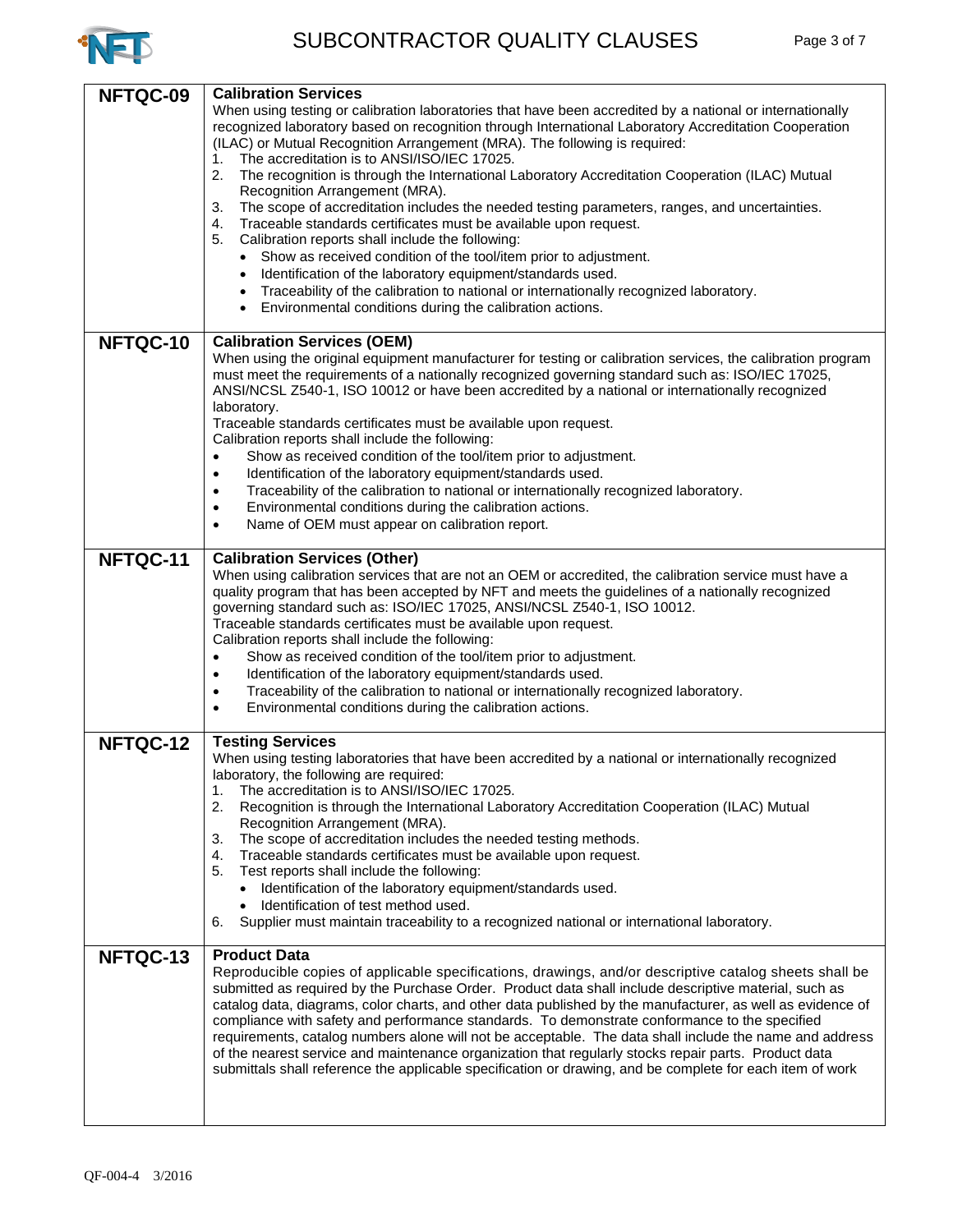

| NFTQC-14 | <b>Serialization and Marking</b>                                                                                                                                                                                      |
|----------|-----------------------------------------------------------------------------------------------------------------------------------------------------------------------------------------------------------------------|
|          | The manufacturer shall serialize parts, components, subassemblies, and assemblies as required by                                                                                                                      |
|          | drawings, specifications, and the subcontract. The manufacturer's serial number control system shall                                                                                                                  |
|          | ensure that the same serial number Is not used more than once.                                                                                                                                                        |
| NFTQC-15 | Handling, Storage, Shipping, and Packaging                                                                                                                                                                            |
|          | The Subcontractor shall control the handling, storage, cleaning, packaging, shipping, and preservation of                                                                                                             |
|          | items to prevent damage or loss and to minimize deterioration. Handling, storage, and shipping of items                                                                                                               |
|          | shall be conducted in accordance with established work and inspection instructions, drawings,                                                                                                                         |
|          | specifications, shipment instructions, or other pertinent documents or procedures specified for use in                                                                                                                |
|          | conducting the activity. Items shall be packaged according to size, manufacturer, dimensional and                                                                                                                     |
|          | manufacturer lot or heat number. Packages of mixed lots, sizes, or products are not acceptable and will be                                                                                                            |
|          | returned to Subcontractor at Subcontractor's expense. Packages shall be closed and labeled in a manner<br>that identifies the item, dimensions, (where applicable), quality, Subcontractors name, manufacturer's      |
|          | name, CMTR lot or heat number, and the NFT's P.O. number.                                                                                                                                                             |
|          |                                                                                                                                                                                                                       |
| NFTQC-16 | <b>Corrective Action Reports (CAR)</b>                                                                                                                                                                                |
|          | The Subcontractor shall provide written response indicating corrective action taken within five (5) working                                                                                                           |
|          | days of receipt of request for corrective action from NFT. NFT shall request corrective action if it is                                                                                                               |
|          | determined that the Subcontractor has not conformed to a subcontract requirement.                                                                                                                                     |
|          |                                                                                                                                                                                                                       |
| NFTQC-17 | <b>Commercial-Grade Dedication Survey</b><br>The Supplier is required to have procedures and processes in place to control the critical characteristics                                                               |
|          | identified in the purchase order. The Contractor will evaluate the process controls before award of the                                                                                                               |
|          | purchase order. A Certificate of Conformance must be provided with the product(s).                                                                                                                                    |
|          |                                                                                                                                                                                                                       |
| NFTQC-18 | <b>Traceability-Item</b>                                                                                                                                                                                              |
|          | The Subcontractor shall prepare, maintain, and implement a written procedure addressing Subcontractor's                                                                                                               |
|          | capability of tracing Items to the raw material from which the Item was fabricated. This procedure shall<br>include the Identification of all documents and forms used for traceability and a description of how they |
|          | relate to one another. Such documentation and records shall be available for review by the NFT Contract                                                                                                               |
|          | Administrator upon request.                                                                                                                                                                                           |
|          |                                                                                                                                                                                                                       |
| NFTQC-19 | Qualification and Certification of Personnel and Staff                                                                                                                                                                |
|          | The Subcontractor's personnel and staff shall have the qualifications and certifications as defined by the                                                                                                            |
|          | NFT Contract Administrator to perform the processes associated with performance of the subcontract<br>Qualification and certification records shall be available for review by NFT upon request.                      |
|          |                                                                                                                                                                                                                       |
| NFTQC-20 | <b>Design/Change Control</b>                                                                                                                                                                                          |
|          | The Subcontractor shall provide a design that Is defined, controlled, and verified. Applicable design Inputs                                                                                                          |
|          | shall be appropriately specified on a timely basis and correctly translated Into design documents. Design                                                                                                             |
|          | Interfaces shall be identified and controlled. Persons other than those who designed the Item shall verify                                                                                                            |
|          | design adequacy and accuracy Design changes shall be governed by controlled measures commensurate<br>with those applied to the original design.                                                                       |
|          |                                                                                                                                                                                                                       |
| NFTQC-21 | <b>Inspection and Test Procedures</b>                                                                                                                                                                                 |
|          | The Subcontractor shall prepare and maintain written, detailed Inspection procedures detailing the                                                                                                                    |
|          | inspection and testing that will be performed to verify that the items to be supplied conform to the                                                                                                                  |
|          | requirements of the subcontract. Before the start of Inspection, Subcontractor shall submit the procedure to<br>the NFT quality assurance and technical representative designated by the Contract Administrator for   |
|          | written approval.                                                                                                                                                                                                     |
|          |                                                                                                                                                                                                                       |
|          |                                                                                                                                                                                                                       |
|          |                                                                                                                                                                                                                       |
|          |                                                                                                                                                                                                                       |
|          |                                                                                                                                                                                                                       |
|          |                                                                                                                                                                                                                       |
|          |                                                                                                                                                                                                                       |
|          |                                                                                                                                                                                                                       |
|          |                                                                                                                                                                                                                       |
|          |                                                                                                                                                                                                                       |
|          |                                                                                                                                                                                                                       |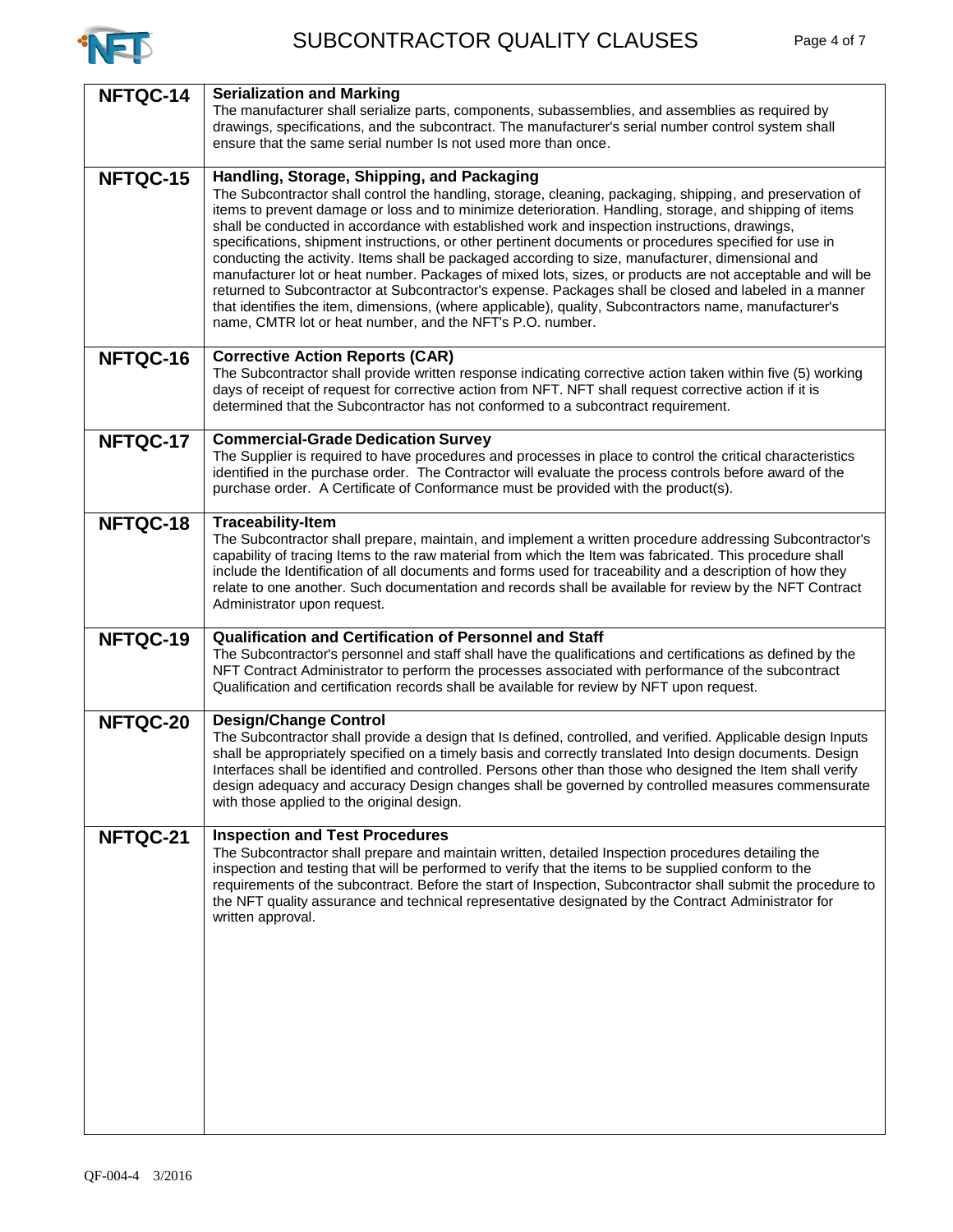

| NFTQC-22 | <b>Special Process Procedures</b><br>The Subcontractor shall provide to the NFT quality assurance and technical representative designated by<br>the Contract Administrator, Subcontractor's special process procedures as required by NFT' technical<br>specification. Special processes (e.g., welding, brazing, bonding, plating, chemical machining, heat<br>treating, radiographic inspection, ultrasonic testing, pressure leak testing, or waste processing, etc.) shall<br>be performed In accordance with detailed written procedures. These procedures shall specifically describe<br>the exact manner In which the processes are to be performed The Subcontractor shall maintain a system<br>of process sheets, shop travelers, or equivalent means to define the sequence of manufacturing,<br>Inspection, Installation and test activities to be performed, Flow sheets, or equivalent, shall provide for sign-                                 |
|----------|--------------------------------------------------------------------------------------------------------------------------------------------------------------------------------------------------------------------------------------------------------------------------------------------------------------------------------------------------------------------------------------------------------------------------------------------------------------------------------------------------------------------------------------------------------------------------------------------------------------------------------------------------------------------------------------------------------------------------------------------------------------------------------------------------------------------------------------------------------------------------------------------------------------------------------------------------------------|
|          | off by designated inspection personnel at specified inspection and test points, including, as required, re-<br>inspection and re-test points, to assure completion as well as proper sequencing of required operations.<br>NFT reserves the right to designate selected manufacturing, inspection, and/or test operations as "witness"<br>hold points" The Subcontractor shall provide NFT with five (5) working days' notice In advance of reaching<br>such "witness hold points" during the manufacturing and test cycle of each Item. The Subcontractor shall<br>provide for the qualification of personnel, prior to their assignment, to ensure competence in the use of the<br>special process procedures or specifications. Records of such qualification(s) shall be available to NFT'<br>representative upon request. Only those personnel that have been qualified to perform a specific special<br>process shall be used to perform that process. |
| NFTQC-23 | <b>Certification of Calibration</b><br>The Subcontractor shall provide to the designated NFT technical representative, with or prior to the first<br>shipment or as designated by the Contract Administrator, a copy of the Certificate of Calibration for all<br>measuring and test equipment utilized under this subcontract. Certificates shall be traceable to a national<br>or internationally recognized laboratory.                                                                                                                                                                                                                                                                                                                                                                                                                                                                                                                                   |
| NFTQC-24 | <b>Welding/Certification Requirements</b><br>The supplier shall maintain and submit weld history data for each weld, in accordance with this purchase<br>order. Weld history records shall include the following:<br><b>Welder Qualification</b><br>Weld procedure<br>$\bullet$<br><b>WPS</b><br>Acceptance criteria Fit-up inspection<br>$\bullet$<br><b>WPQR</b><br>Welder ID<br>$\bullet$<br>Filler metal heat number<br>Weld map<br>$\bullet$<br>Weld date<br>Base metal heat number<br>$\bullet$<br>Weld ID<br>NDE method and results<br>$\bullet$                                                                                                                                                                                                                                                                                                                                                                                                      |
| NFTQC-25 | <b>Radiographic Examination</b><br>Radiographic examinations performed in accordance with the purchase order shall be performed using<br>industrial grade radiographic film. A system of identification shall provide traceability between each<br>radiograph and the specific item and to a positive location on the item to which the radiograph pertains.<br>Radiographs of weld repairs shall be sequentially identifiable for each repair. Indications revealed by<br>radiography shall be recorded on a radiographic interpretation report. Radiographic film, including repair<br>exposures and interpretation reports, shall be submitted as required by this purchase order. Radiographic<br>film submittals shall become the property of the contractor.                                                                                                                                                                                           |
| NFTQC-26 | <b>Manuals/Instructions</b><br>The Subcontractor shall submit manuals/Instructions that Identify storage guidelines, installation<br>procedures, installation testing procedures, special instructions, operating conditions, preventive and<br>collective maintenance tasks, frequency of tasks, tools and equipment required, operating procedures, and<br>safety precautions, as required for proper storage, installation, maintenance, and operation of the item(s)<br>supplied. The manual/instruction shall recommend the maintenance level of each maintenance task (e.g.,<br>operator, field service, Subcontractor's repair facility). The manual/instructions shall be written in clear,<br>concise language readily understandable by a technician or craftsman, and it shall conform to the Industry<br>standards that prevail for the preparation of such documents.                                                                           |
| NFTQC-27 | <b>Manufacturer's Certificate of Proof Test</b><br>The Subcontractor shall provide to the designated NFT technical representative, with or prior to each<br>shipment, a "Certificate of Proof Test" that is traceable to the item being shipped. A proof test Is a<br>nondestructive test performed by the manufacturer to verify construction and workmanship of slings or<br>rigging accessories. The manufacturer's authorized representative as defined by the manufacturer's quality<br>assurance program shall sign the certificate.                                                                                                                                                                                                                                                                                                                                                                                                                   |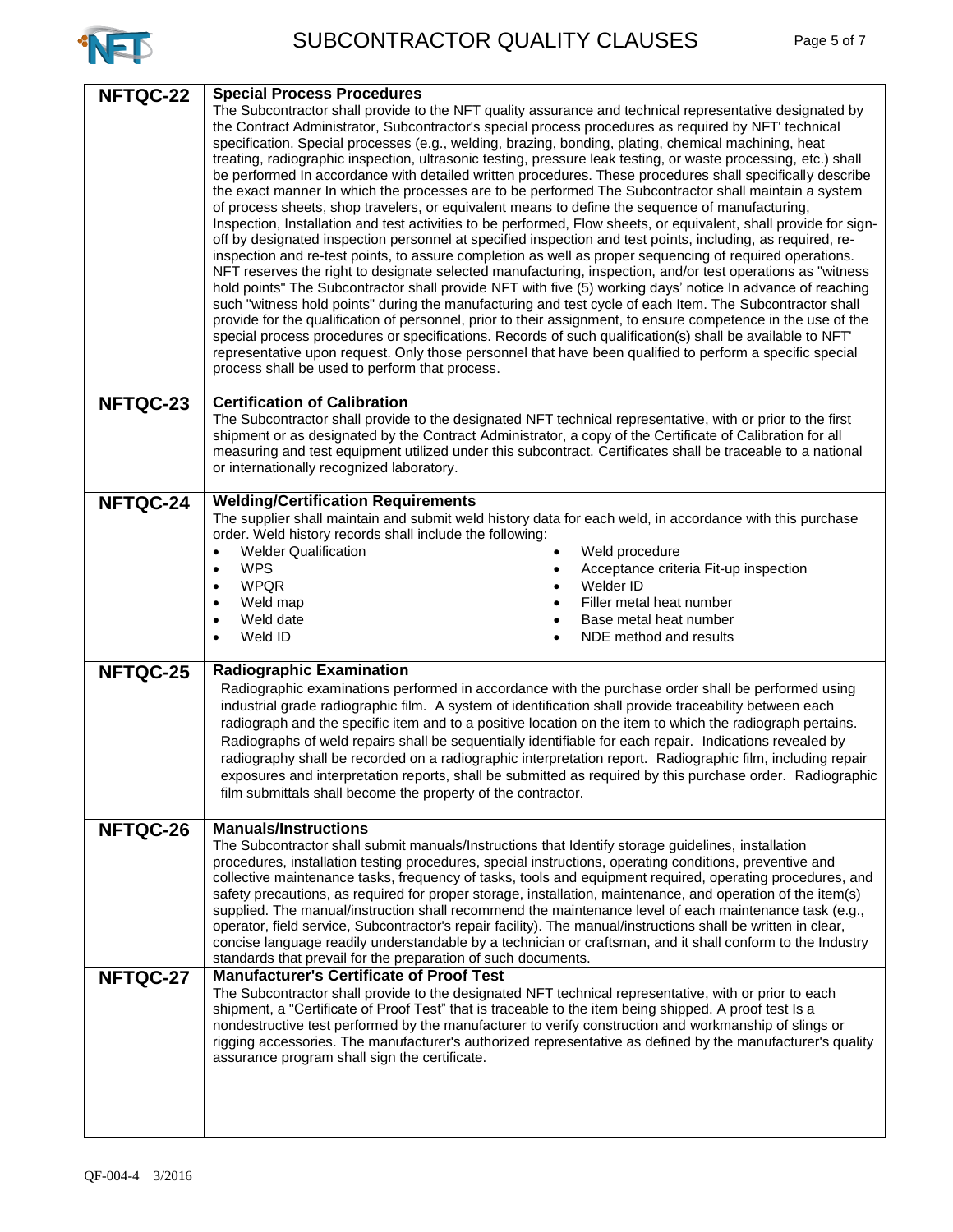

| NFTQC-28 | <b>Traceability-Analytical Results/Calibration</b><br>The Subcontractor shall maintain records that provide traceability of analytical results and instrument<br>calibrations to a national or internationally recognized laboratory for a period of one year from the date of<br>completion of this subcontract. These records shall be maintained for any Instrument used In the<br>production or acceptance of products. Such records shall be available for review by the NFT technical<br>representative designated by the Contract Administrator upon request. Subcontractor shall furnish copies<br>of its latest quality assurance Inspection and test policies and procedures to the NFT technical<br>representative designated by the Contract Administrator. NFT reserves the right to review such<br>documentation to determine the adequacy of the Subcontractor's quality assurance program. Any review<br>and comments regarding the Subcontractor's quality assurance program documentation shall in no way<br>relieve Subcontractor of responsibility for full compliance with subcontract requirements. |
|----------|---------------------------------------------------------------------------------------------------------------------------------------------------------------------------------------------------------------------------------------------------------------------------------------------------------------------------------------------------------------------------------------------------------------------------------------------------------------------------------------------------------------------------------------------------------------------------------------------------------------------------------------------------------------------------------------------------------------------------------------------------------------------------------------------------------------------------------------------------------------------------------------------------------------------------------------------------------------------------------------------------------------------------------------------------------------------------------------------------------------------------|
| NFTQC-29 | <b>American Chemical Society (ACS) Certifications</b><br>The Subcontractor shall provide to the designated NFT employee, with or prior to the first shipment, a<br>certification that ACS specifications are met.                                                                                                                                                                                                                                                                                                                                                                                                                                                                                                                                                                                                                                                                                                                                                                                                                                                                                                         |
| NFTQC-30 | <b>UN Test Summary Report</b><br>The Subcontractor shall provide to the designated NFT technical representative, with or prior to the first<br>shipment, a UN Test Summary Report for the material(s) supplied. The UN Test Summary report, at a-<br>minimum must contain the following Information:<br>Name and address of test facility:<br>1.<br>2.<br>Name and address of applicant (where appropriate):<br>3.<br>A unique test report identification:<br>Date of the test report; Manufacturer of the packaging:<br>4.<br>Description of the packaging design type (e.g. dimensions, materials, closures, thickness, etc.),<br>5.<br>including methods of manufacture (e.g. blow molding) and which may include drawing(s) and/or<br>photograph(s):<br>Maximum capacity: Characteristics of test contents, e g viscosity and relative density for liquids and<br>6.<br>particle size for solids:<br>Test descriptions and results: and Signed with the name and title of signatory.<br>7.                                                                                                                            |
| NFTQC-31 | <b>First Article Inspection/Review</b><br>In addition to other reviews or inspections by NFT of supplies and services provided by the Subcontractor,<br>NFT may require the Subcontractor to demonstrate to NFT before the start of fabrication of any production<br>lot of Items listed on this subcontract, that the first article conforms to the requirements of the subcontract<br>and obtain NFT's written approval of the article. The manufacturer shall identify this article as the "first<br>article."                                                                                                                                                                                                                                                                                                                                                                                                                                                                                                                                                                                                         |
| NFTQC-32 | <b>Source Inspection/Prior to Shipment</b><br>In addition to other reviews or Inspections by NFT of supplies and services provided by the Subcontractor,<br>NFT may inspect the supplies covered by this subcontract at its source In conjunction with Subcontractor's<br>conduct of final inspection and test. To facilitate this potential source inspection, the Subcontractor shall<br>notify the NFT technical representative designated by the Contract Administrator of its readiness at least<br>five (5) working days before the date on which the final inspection and test is anticipated to begin.                                                                                                                                                                                                                                                                                                                                                                                                                                                                                                            |
| NFTQC-33 | <b>Preliminary, Conditional Acceptance</b><br>NFT reserves the right to perform preliminary, conditional acceptance of supplies and data at<br>manufacturer's facility upon manufacturer's satisfactory completion of the quality assurance, test, and<br>Inspection provisions of the subcontract. To facilitate the preliminary or conditional acceptance,<br>manufacturer shall notify the designated NFT technical representative of its readiness at least five working<br>days before the date on which shipment Is anticipated.                                                                                                                                                                                                                                                                                                                                                                                                                                                                                                                                                                                    |
| NFTQC-34 | <b>Subcontractor's Facility (Visit)</b><br>NFT reserves the right of Its representatives to visit Subcontractor's facilities, on a non-resident basis, for<br>surveillance purposes, to assure/verify Subcontractor's conformance to the technical requirements of this<br>subcontract including quality assurance and test and inspection requirements. Such personnel shall be<br>allowed full access to witness all operations/tests involved in the performance of this subcontract.<br>Reasonable advance notice (minimum 24 hours), in writing, shall be provided to Subcontractor prior to any<br>such visits.                                                                                                                                                                                                                                                                                                                                                                                                                                                                                                     |